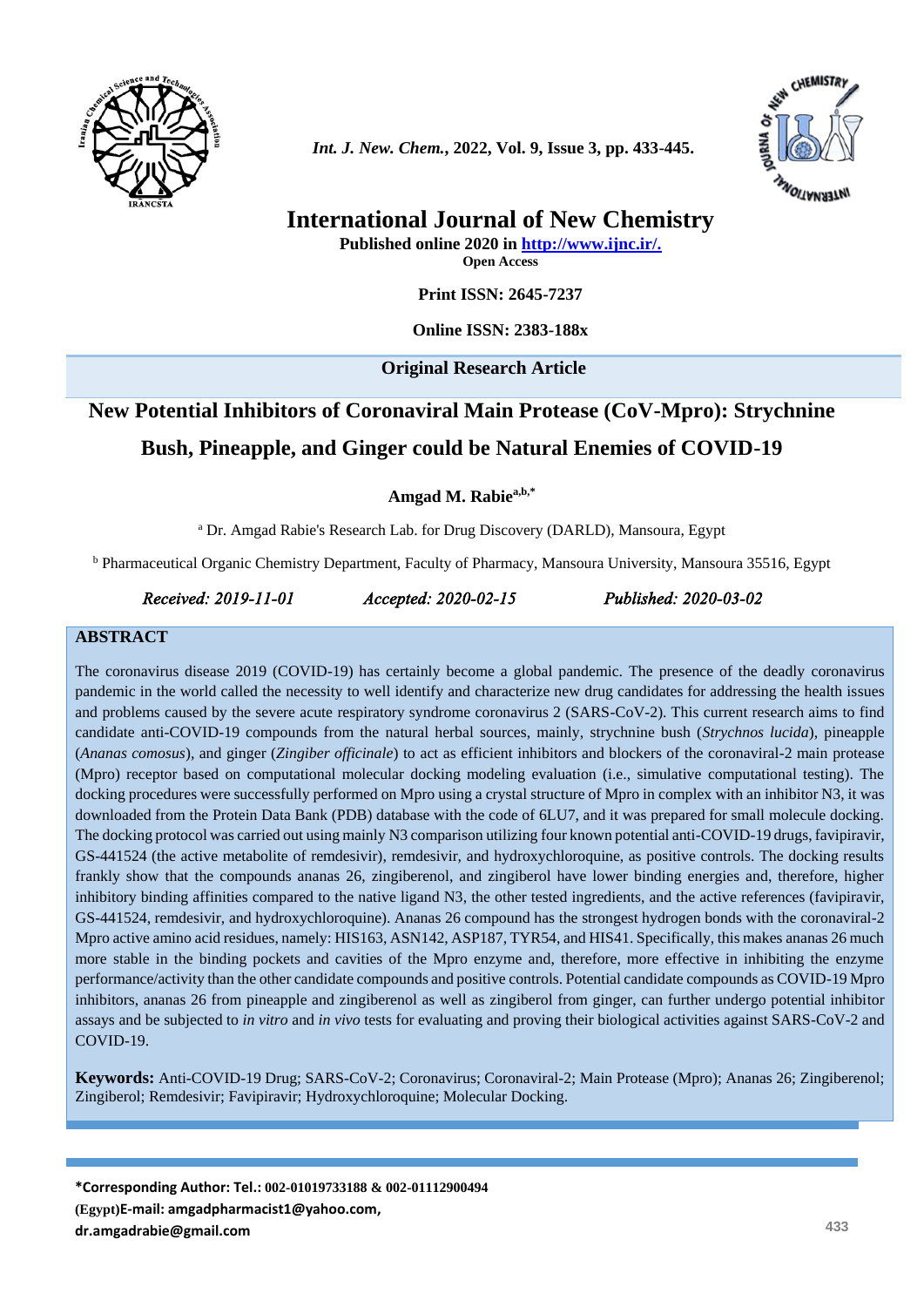## **Introduction**

 On the last days of December 2019, a novel coronavirus (2019-nCoV), officially known as severe acute respiratory syndrome coronavirus 2 (SARS-CoV-2), spectacularly emerged in China [1]. The transmission of this obscure single-stranded positive nonsegmented RNA virus is ongoing leading to the spread of the virus characteristic disease, coronavirus disease 2019 (COVID-19), with its major signs/symptoms exclusively present in the human's respiratory system (usually reaches to severe pneumonia and death in many cases) [1, 2]. The coronavirus has sheaths that wrap around the RNA genome (virions, which are the intact viruses, are round or oval, often polymorphic, with a diameter of 50-200 nm) [3]. Much efforts of the pharmaceutical companies, drug discovery research institutes, and other related facilities have since focused on the speedy search for efficient potent drugs and therapies able to destroy the SARS-CoV-2 particles, SARS-CoV-2 multiplication, and/or combat the most severe and fatal effects of the COVID-19 [2, 4]. Until the end of mid-2020, there were no targeted therapeutics, and also slightly effective treatment options remain very limited. The first effective potent drug treatment of COVID-19 has been successfully discovered and reported few weeks ago in July and October 2020, respectively (i.e., in the second half of 2020), by the Egyptian pharmacist, Dr. Amgad M. Rabie [5]. This novel treatment comprises two new potent multitarget anti-SARS-CoV-2 drugs (CoViTris2020 and ChloViD2020) which showed very interesting and promising successful activities against COVID-19 in humans (both are currently under further phases of preclinical and clinical investigations before coming out to light in the pharmaceutical market) [5]. It is worth mentioning that both compounds are polyphenolic nitrogenous heterocyclic compounds, which largely resemble the natural potent antioxidant, anti-inflammatory, anticancer, and antimicrobial phytochemical flavonoids [5].The lack and shortage of known effective anti-COVID-19 treatments (of all types, including the natural one) demands the need to recognize, identify, and characterize novel efficient drug candidates to address health issues and problems associated and linked by the virus invasion and infection. Natural herbs are very rich in their bioactive ingredients, e.g., they provided medicinal chemistry complementary medicine with hundreds of very potent parent antimicrobials throughout history. In this context, several natural products have gained their fame as very important and strong antiviral agents in the recent years [6, 7]. One of the most attractive targets for designing drugs against SARS-CoV-2 is the main protease (Mpro) objective. It is also referred to as chymotrypsin-like protease (3CLpro) or coronaviral main protease (CoV-Mpro) [8, 9]. Similar to papain-like protease (PLpro), this enzyme plays an important role in processing the polyproteins translated from RNA virus (i.e., Mpro plays a pivotal role in mediating coronaviral-2 replication and transcription) [8, 9]. It was found that the Mpro enzyme makes, at least, eleven cleavage sites on the polyprotein 1ab (1ab replicase  $\sim$  790 kDa), and as a result, the inhibition of the activities of this enzyme will ultimately hinder the replication of SARS-CoV-2 (Mpro cleaves most of the sites in the polyproteins and the products are nonstructural proteins "nsps" which assemble into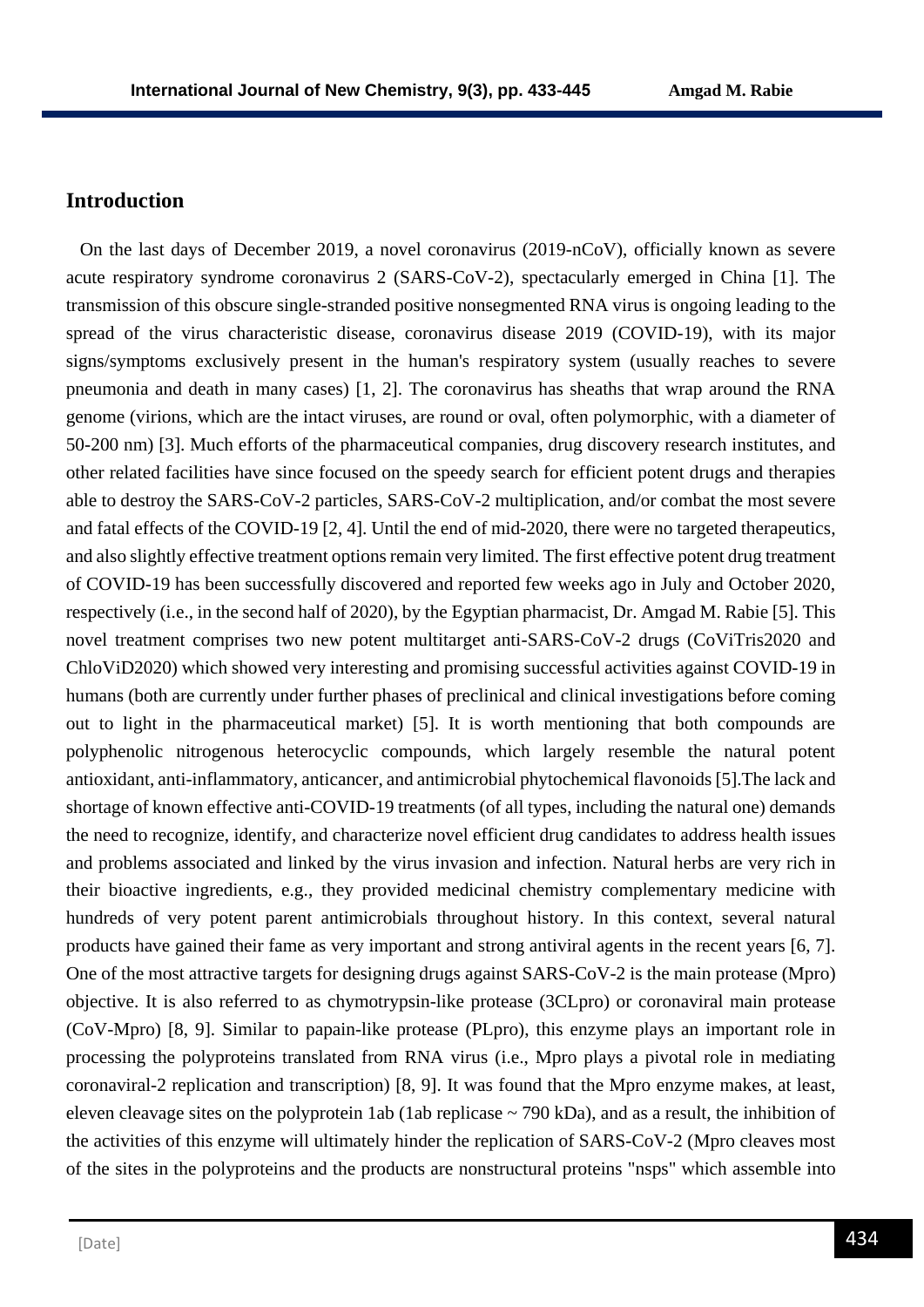the replicase-transcriptase complex "RTC") [9, 10]. This makes Mpro one of the best and most right targets for the development of specific drugs that potently inhibit coronaviral replication and reproduction [8, 9, 11]. This general prevailing trend in searching for known bioactive safe natural compounds having the structural softness and flexibility to be effective inhibitors of SARS-CoV-2 proteins (especially Mpro and RNA-dependent RNA polymerase "RdRp" receptors) in order to be successfully repurposed as potential therapies against COVID-19 motivated me to screen many libraries of known compounds of the natural type. This present study aims to specifically find candidate compounds from strychnine bush (*Strychnos lucida*), pineapple (*Ananas comosus*), and ginger (*Zingiber officinale*) acting as Mpro receptor inhibitors against the fatal COVID-19 virus based on the molecular docking modeling. The docking process was performed on a simulative protein from the protein data bank (PDB) with the PDB code of 6LU7, a crystal Mpro of the COVID-19, which binds to the inhibitor N3 molecule (**Fig. 1**) based on the computational tests (N3 was identified, as a mechanism-based inhibitor, by the computer-aided drug design) [8]. The docking process was conducted in the crystal structure of COVID-19 Mpro using N3 comparison protocol and employing favipiravir [12], remdesivir and its active metabolite GS-441524 [13], as well as hydroxychloroquine [14] as the active comparator reference drugs in an effort to predict the activities of the compounds present in strychnine bush, pineapple, and ginger as SARS-CoV-2 Mpro inhibitors. Surprisingly, the predictive computational molecular docking gave rise to the discovery of three potential SARS-CoV-2 Mpro enzyme inhibitor candidates, one from pineapple (ananas 26) and two from ginger (zingiberenol and zingiberol).



**Figure. 1.** Chemical Structure (numbered) of the inhibitor N3 of SARS-CoV-2 Mpro (IUPAC Nomenclature: *N*-[(5-Methylisoxazol-3-yl)carbonyl]alanyl-L-valyl-*N*~1~-((1*R*,2*Z*)-4-(benzyloxy)-4-oxo-1-{[(3*R*)-2 oxopyrrolidin-3-yl]methyl}but-2-enyl)-L-leucinamide).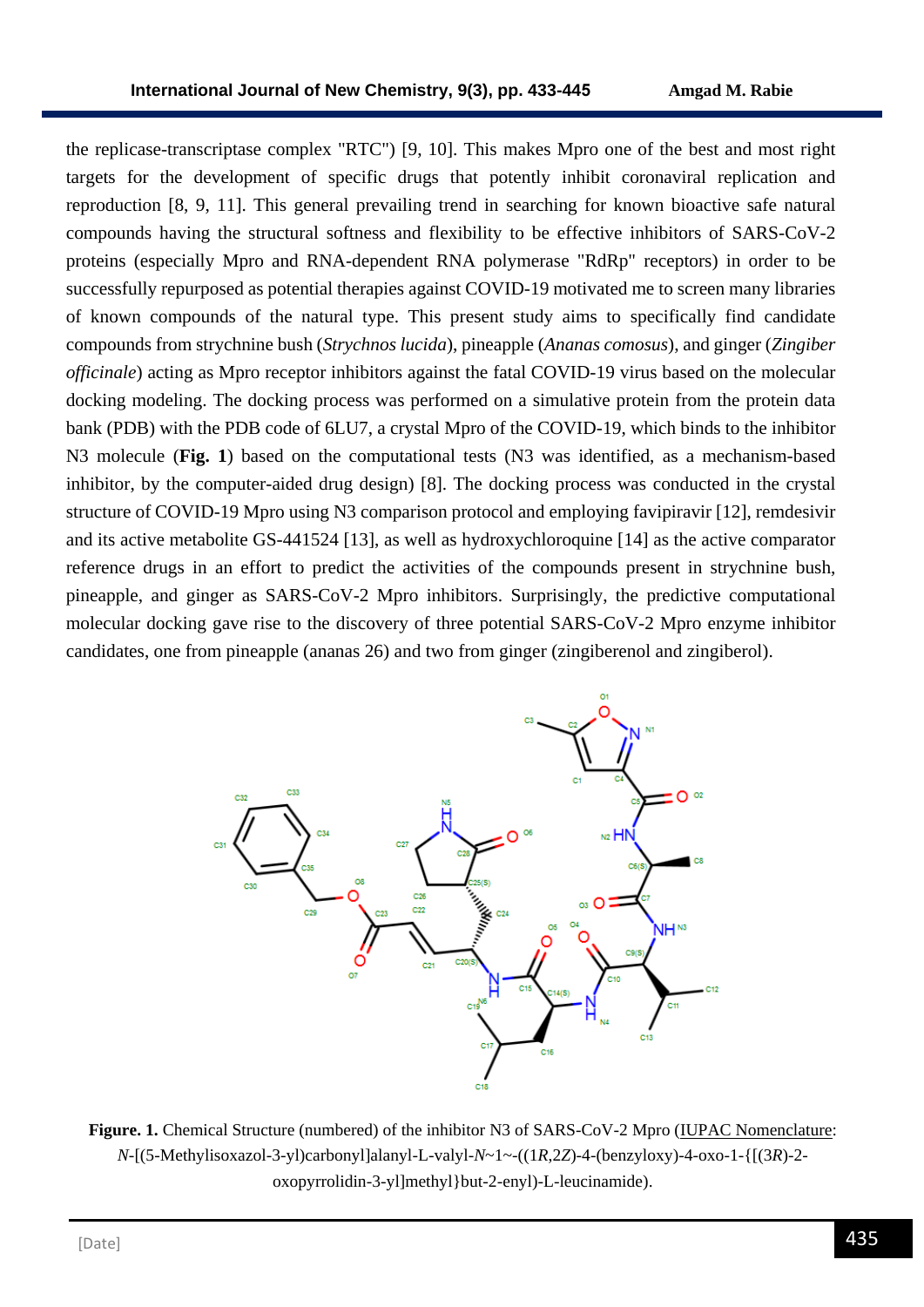## **Experimental section:**

## **Instrumentation:**

As previously mentioned, the 3D structure of SARS-CoV-2 Mpro was obtained from the PDB with a code of 6LU7 (https://www.rcsb.org/structure/6LU7). This protein crystal structure has a resolution of 2.16 Å. It has a sequence length of 306 amino acids (without mutation) and has R-Value Free, Work, and Observed of 0.235, 0.202, and 0.204, respectively. 6LU7 represents the crystal structure of COVID-19 Mpro in complex with the inhibitor N3 (the native ligand which is a peptide in chain C). The involved ligands include N3 (for method validation through redocking process); favipiravir [12], GS-441524 [13], remdesivir [13], and hydroxychloroquine [14] as the positive reference controls; 2-methoxy-4-methylphenol, 3-ethoxyacetophenone, 2,5-dimethoxybenzyl alcohol, 2,6 dimethoxyphenol, and 2,6-dimethyl-4-nitrophenol representing the compounds of strychnine bush [15]; ananas 17 ananas 19, ananas 21, ananas 22, ananas 23, ananas 26, bromelain, glutamyl sinapyl cysteine, *S*-sinapyl glutathione, and sinapyl cysteine representing the compounds of pineapple [16]; and citronellol, farnesol, zingiberene, zingiberenol, and zingiberol representing the compounds of ginger [17]. MarvinSketch application (optimized to 3D in .pdb file format) was used for the purpose of 3D conversion and animation of all the employed ligands. The preparation process of ligands and receptor, method validation, and docking and visualization of amino acid residues interactions were carried out using MacBook Air with MacOS Mojave (version 10.14.6, 1.8 GHz Intel® Core™ i5 processor, 8 GB memory/1600 MHz DDR3, 8GB graphics/1600 MHz DDR3). The software used in drawing ligand structures is the MarvinSketch program [18]. The docking processes were done using AutoDock4 software [19]. The docking results were visualized using LigPlot (for visualization of the 2D interactions) [20] and LigandScout 4.3 (for visualization of the 3D bindings) [21].

## **Procedure:**

## **Preparation of the receptor and ligand structures:**

 The receptor structure of the SARS-CoV-2 Mpro (code 6LU7) underwent geometric optimization, removal of water molecules, addition of hydrogen atoms, and addition of Gasteiger charges using Autodock4, and then saved and stored in the .pdbqt file format. The inhibitor N3 was separated from the SARS-CoV-2 6LU7 [8], the torque was optimized, and then saved in a .pdbqt file which was used for the redocking process. Positive control compound 1 (PC1; favipiravir), positive control compound 2 (PC2; GS-441524), positive control compound 3 (PC3; remdesivir), positive control compound 4 (PC4; hydroxychloroquine), strychnine bush compounds (2-methoxy-4-methylphenol, 3 ethoxyacetophenone, 2,5-dimethoxybenzyl alcohol, 2,6-dimethoxyphenol, and 2,6-dimethyl-4 nitrophenol), pineapple compounds (ananas 17, ananas 19, ananas 21, ananas 22, ananas 23, ananas 26, bromelain, glutamyl sinapyl cysteine, *S*-sinapyl glutathione, and sinapyl cysteine), and ginger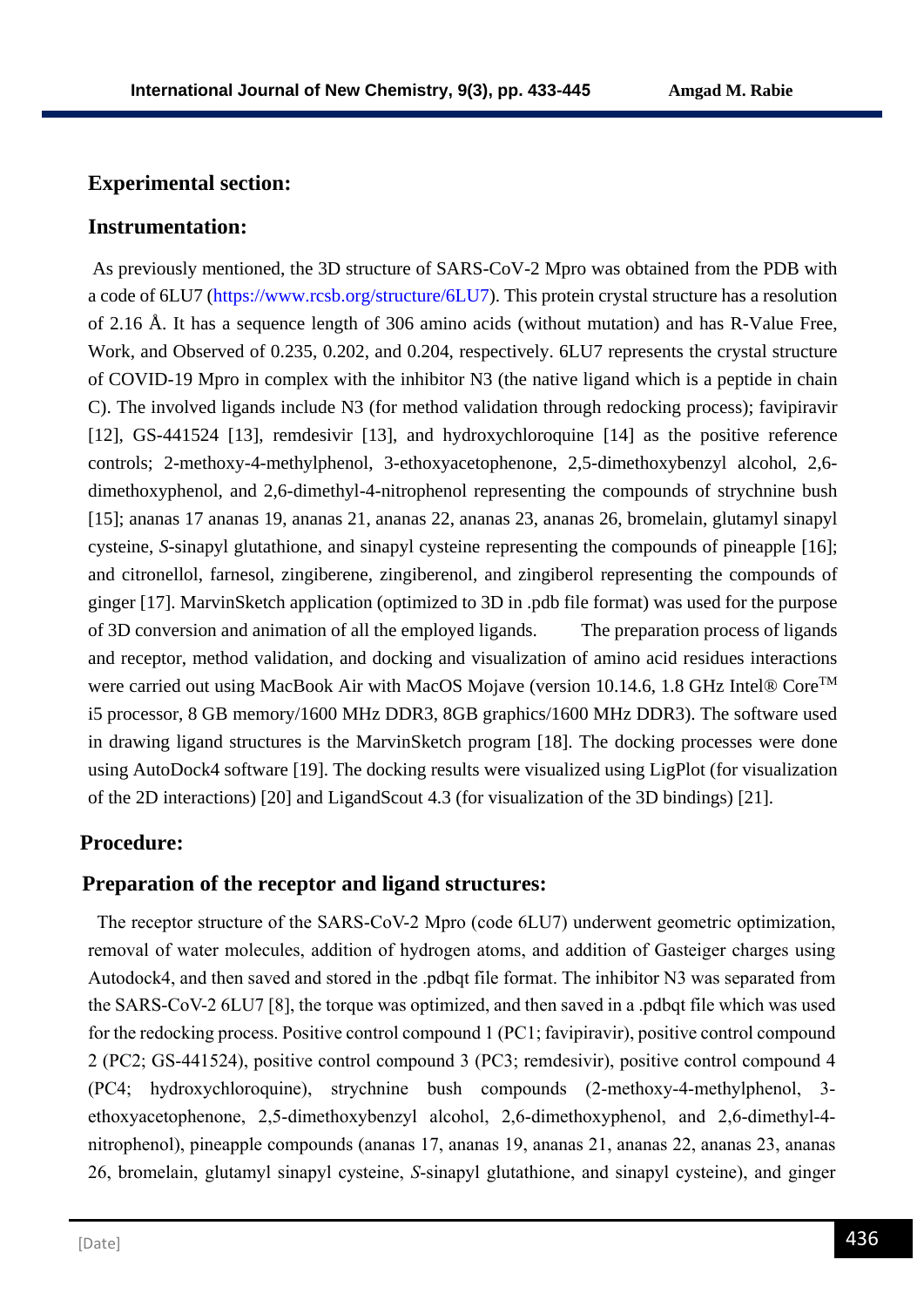compounds (citronellol, farnesol, zingiberene, zingiberenol, and zingiberol) were drawn and 3Doptimized in MarvinSketch, and saved in the form of files of .pdb and .pdbqt types.

## **Docking method validation:**

 The validation of the docking method was adequately done by redocking the native ligand (N3) optimized with 3 grid box sizes, 40x54x40, 50x64x50, and 60x74x60, with grid center coordinates of X: -9.768; Y: 11,424; and Z: 68,935. The redocking process was run using Lamarckian GA parameters with 100 times GA run (with spacing of 0.375 Å). The evaluation of the estimated RSMD values was also done.

# **Analysis of the docking results and visualization of the receptor-ligand interactions:**

The process of grid optimization was professionally done in Autogrid4 using the optimum and the best grid box, which is 50x64x50 (grid center of X: -9.768; Y: 11.424; and Z: 68.935), and spacing of 0.375 Å. The docking process is run with the Lamarckian GA Autodock4 parameter (10 times of GA run) with the output file .dlg. The values of the binding affinity (binding energy) and binding constant (Ki) were determined, and the interactions of the binding site amino acid residues with ligands (receptor-ligand interactions) were analyzed in AutoDock4 (3D) and LigPlot (2D), and 3D-visualized in LigandScout 4.3.

#### **Results and discussion:**

The crystal chemical structure of SARS-CoV-2 Mpro (PDB ID: 6LU7) has a native ligand (a built-in inhibitor) in the form of a peptide compound (code N3). Mpro in coronavirus (CoV) is extremely critical for the proteolytic maturation of the virus particles; this protein is well suitable to be an effective principal target in drug development to prevent propagation of the virus and spread of the infection through inhibiting the division and replication of the different CoV polyproteins. In the light of the findings of the research published by Jin and coworkers in 2020, it was found and proved that the compound N3 is a potential agent as a SARS-CoV-2 inhibitor with an interesting  $EC_{50}$  value of 16.77 µM [8]. The inhibitor N3 is able to stably occupy the SARS-CoV-2 binding pocket (active site) with considerably low energy [8]. As previously mentioned, the validation protocol was appropriately done by redocking the Mpro protein with the native ligand N3 (in the absence of any test ligand) under the variations of the grid box dimensions. Results of the validation process was also used to determine and assure the values of the grid center and box that would be used as the binding position of the test ligands at the enzyme/receptor active binding site. The results and visualization of the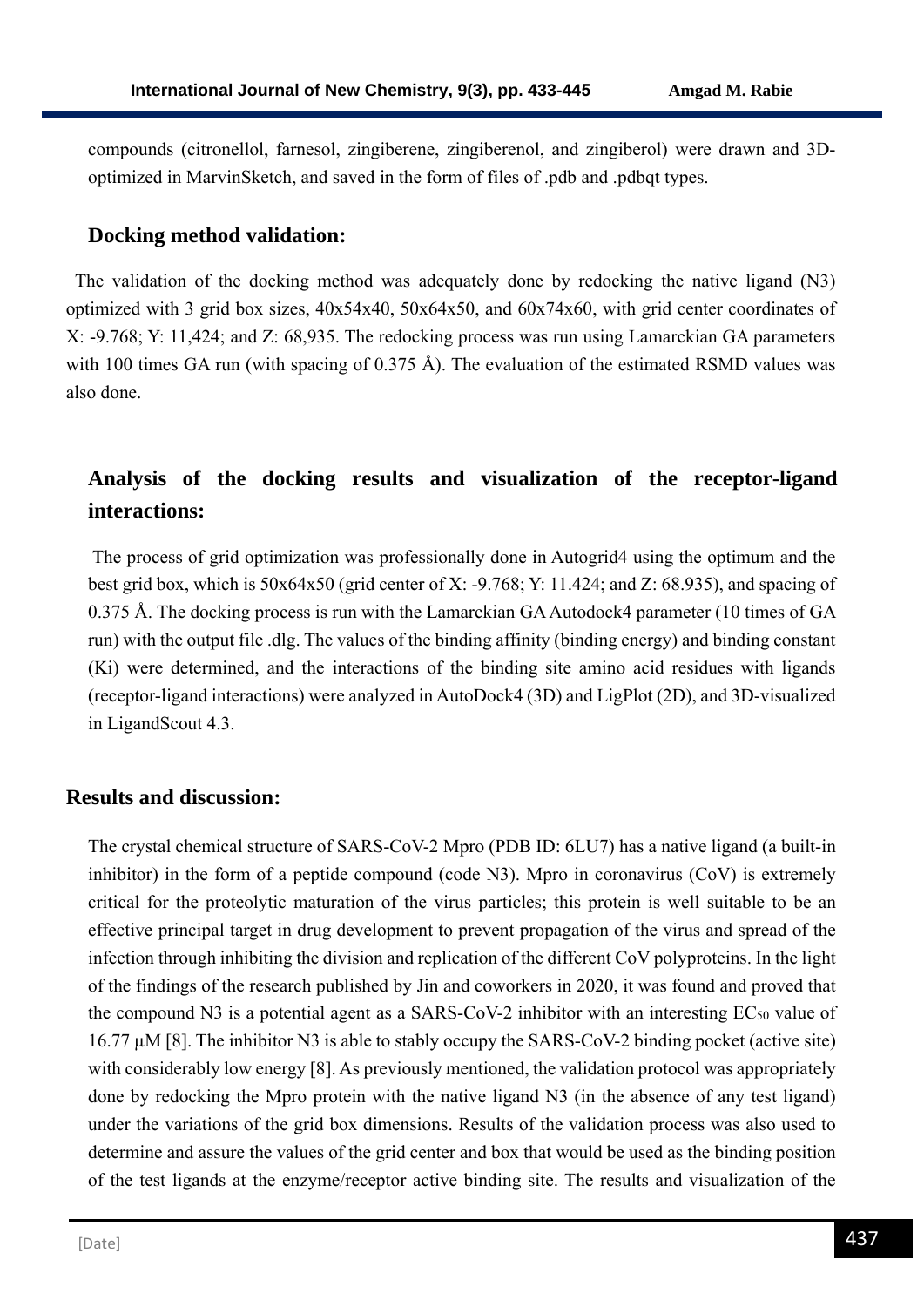interaction validation of the molecular docking method are presented in Table 1 and Fig. 2, respectively.

**Table 1.** Docking binding energy (Kcal/mol), Ki ( $\mu$ M), and RMSD ( $\AA$ ) values of several grid box dimensions (\* grid center: X: -9.768; Y: 11.424; Z: 68.935).

| Grid Box*                        | 40x54x40 | 50x64x50 | 60x74x60 |
|----------------------------------|----------|----------|----------|
| <b>Docking Energy (Kcal/mol)</b> | $-6.96$  | $-7.34$  | $-6.17$  |
| Ki (µM)                          | 7.65     | 4.15     | 28.82    |
| <b>RMSD</b> $(\AA)$              | 4.63     | 3.15     | 4.95     |



**Figure. 2.** (**A**) Active binding site of CoV-Mpro protein (6LU7); (**B**) Superimposing of N3 from redocking with native N3; (**C**) Interactions of the amino acids of the Mpro active site with the N3 molecule (with the optimal binding affinity values).

 On close inspection of the results of the docking method validation, it was found that the docking method with the smallest RMSD value on the grid box with the dimensions of 50x64x50 (with the docking energy value of -7.34 Kcal/mol, Ki of 4.15 μM, and RMSD of 3.15 Å) is the best and optimal method. The smaller the RMSD value obtained, the closer the pose of the docking result of the redocking ligand relative to the native ligand is. Based on the previous results, the method was well validated and confirmed to be more accurate [22]. The hydrogen bonds formed between the redocked N3 ligand molecule and the active site amino acids of the coronaviral-2 Mpro have very significant and interesting similarities with those formed between the native N3 ligand molecule and the active site amino acids of the coronaviral-2 Mpro (the active amino acid residues are almost, in both cases, GLY143, HIS163, GLU166, THR190, and HIS164).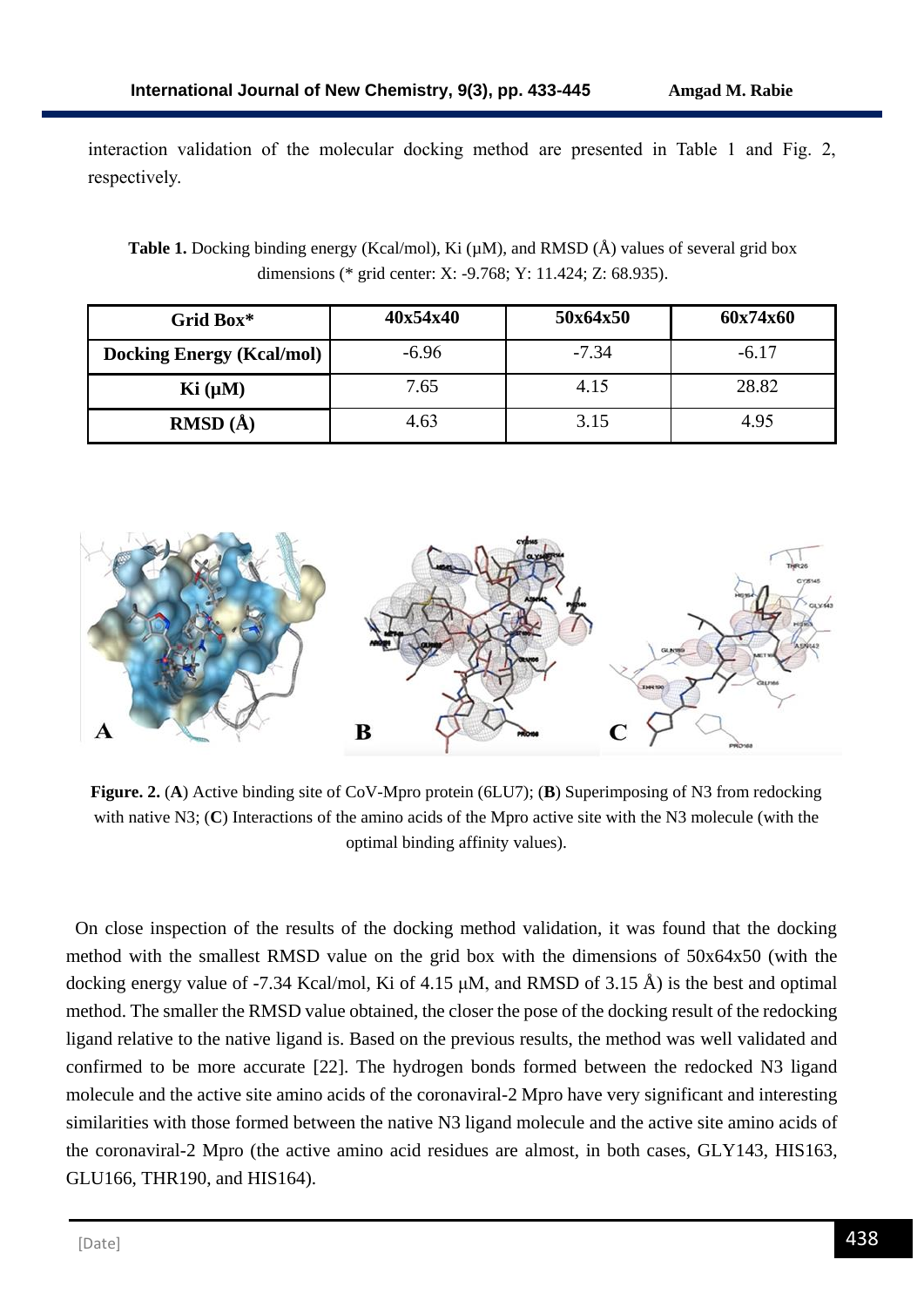The docking processes of the chosen compounds from strychnine bush, pineapple, and ginger were carried out on the active site of SARS-CoV-2 Mpro with the validated coordinates and grid box dimensions. The test compounds are previously prepared and geometrically optimized to determine the conformation with the lowest (most stable) energy for each test ligand. Docking results obtained are in the form of docking energies (binding affinities; in Kcal/mol) and Ki (in µM) data. The values of the docking results of all the test compounds are presented in details in **Table 2**.

| No.                     | <b>Compound (Code)</b>           | <b>Source</b>          | <b>Binding Affinity</b><br>(Kcal/mol) | Ki (µM)   |
|-------------------------|----------------------------------|------------------------|---------------------------------------|-----------|
| $\mathbf{1}$            | <b>Favipiravir (PC1)</b>         | Synthetic              | $-4.29$                               | 711.37    |
| $\overline{2}$          | GS-441524 (PC2)                  | Synthetic              | $-5.90$                               | 47.34     |
| 3                       | <b>Remdesivir (PC3)</b>          | Synthetic              | $-7.32$                               | 4.30      |
| $\overline{\mathbf{4}}$ | Hydroxychloroquine (PC4)         | Synthetic              | $-7.03$                               | 7.06      |
| 5                       | 2-Methoxy-4-methylphenol         | <b>Strychnine Bush</b> | $-4.51$                               | 505.36    |
| 6                       | 3-Ethoxyacetophenone             | <b>Strychnine Bush</b> | $-5.40$                               | 110.57    |
| $\overline{7}$          | 2,5-Dimethoxybenzyl alcohol      | <b>Strychnine Bush</b> | $-4.79$                               | 309.28    |
| 8                       | 2,6-Dimethoxyphenol              | <b>Strychnine Bush</b> | $-4.83$                               | 286.29    |
| 9                       | 2,6-Dimethyl-4-nitrophenol       | <b>Strychnine Bush</b> | $-5.08$                               | 190.13    |
| 10                      | <b>Ananas 17</b>                 | <b>Pineapple</b>       | $-5.95$                               | 43.45     |
| 11                      | <b>Ananas</b> 19                 | <b>Pineapple</b>       | $-6.16$                               | 31.13     |
| 12                      | <b>Ananas 21</b>                 | <b>Pineapple</b>       | $-6.55$                               | 15.82     |
| 13                      | <b>Ananas 22</b>                 | <b>Pineapple</b>       | $-6.45$                               | 18.75     |
| 14                      | <b>Ananas 23</b>                 | Pineapple              | $-6.54$                               | 16.08     |
| 15                      | <b>Ananas 26</b>                 | <b>Pineapple</b>       | $-7.46$                               | 3.47      |
| 16                      | <b>Bromelain</b>                 | <b>Pineapple</b>       | $-0.76$                               | 275340.01 |
| 17                      | <b>Glutamyl sinapyl cysteine</b> | <b>Pineapple</b>       | $-4.43$                               | 563.41    |
| 18                      | S-Sinapyl glutathione            | <b>Pineapple</b>       | $-5.24$                               | 145.10    |
| 19                      | <b>Sinapyl cysteine</b>          | <b>Pineapple</b>       | $-5.61$                               | 76.69     |
| 20                      | <b>Citronellol</b>               | <b>Ginger</b>          | $-4.87$                               | 268.00    |

**Table 2.** Docking binding energies/affinities (Kcal/mol) and Ki (µM) of the twenty test compounds from strychnine bush, pineapple, and ginger, together with the four positive control compounds PC1-4.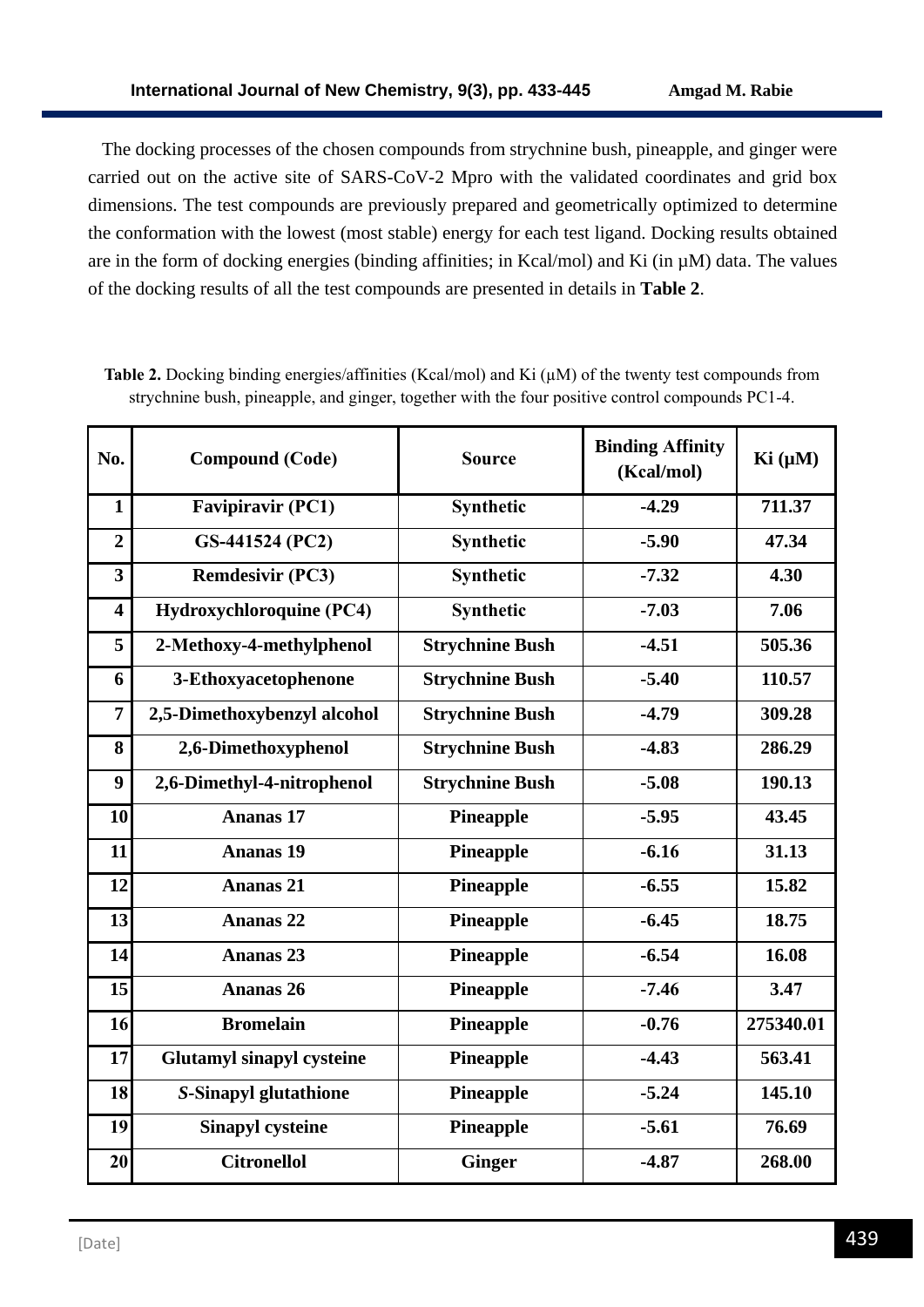| ◢  | <b>Farnesol</b>     | <b>Ginger</b> | $-6.04$ | 37.57 |
|----|---------------------|---------------|---------|-------|
| 22 | <b>Zingiberene</b>  | <b>Ginger</b> | $-6.75$ | 11.23 |
| 23 | <b>Zingiberenol</b> | <b>Ginger</b> | $-7.44$ | 3.57  |
| 24 | <b>Zingiberol</b>   | <b>Ginger</b> | $-7.31$ | 4.37  |

The final docking results revealed that ananas 26 and zingiberenol compounds have lower docking binding energies of -7.46 and -7.44 Kcal/mol, respectively, among all the docked compounds including the native ligand N3 and the four positive control compounds PC1-4. Consequently, these results indicate that the ananas 26 and zingiberenol active ingredients are expected to have exceptional abilities to inhibit the activity and performance of CoV-Mpro with better effectiveness since they both have the lowest inhibitory binding constant values among all the tested compounds. Specifically, the pineapple compound ananas 26 has the smallest binding energy, and consequently the largest binding affinity, as compared to other compounds. Computationally, ananas 26 ligand forms the most stable and irreversible ligand-protein complexes with the amino acids of the active site of the CoV-Mpro protein (among the complexes formed from the binding of all the other docked compounds with CoV-Mpro). A significantly low inhibitory Ki value of  $3.47 \mu$ M reflects that the ananas 26 compound is highly effective in its inhibitory action of blocking the activity of the SARS-CoV-2 Mpro in the coronaviral-2 replication processes (e.g., inside the human body). Meanwhile, the ginger rhizome active ingredients zingiberenol and zingiberol have the lowest docking binding energies and Ki constants, respectively, when compared to the other active compounds present in ginger. Zingiberol comes third (it almost has the same binding energy as remdesivir) among all the tested compounds in respect to the strength of its binding affinity with CoV-Mpro, since it has a remarkably lower binding energy of -7.31 Kcal/mol. It is worth mentioning that zingiberenol and zingiberol also exhibit very beneficial Ki values of 3.57 and 4.37  $\mu$ M, respectively. Almost all the five active ingredients from strychnine bush have moderate values of CoV-Mpro binding affinities (ranged from -4.51 to -5.40 Kcal/mol), which are higher than that of favipiravir and comparable to that of remdesivir active metabolite (PC2). The computational visualization of the ligand interactions with the amino acid residues of the COVID-19 Mpro (Fig. 3 and 4) shows that ananas 26 surprisingly forms hydrogen bonds with the amino acids HIS163, ASN142, ASP187, TYR54, and HIS41. Zingiberenol specifically forms a hydrogen bond with only one amino acid, THR190. On the other hand, zingiberol forms one hydrogen bond with another amino acid, GLU166 only. Favipiravir forms hydrogen bonds with the three amino acids SER144, CYS145, and GLY143. The active metabolite GS-441524 forms two hydrogen bonds with the amino acids GLN189 and GLU166, while remdesivir itself forms three hydrogen bonds with the amino acids GLN189, THR24, and CYS145. Hydroxychloroquine forms a hydrogen bond with the amino acid GLY143 (Table 3 summarizes the previous results).The active site of CoV-Mpro contains Cys-His catalytic dyads (Cys-143 and His-41), which exist between the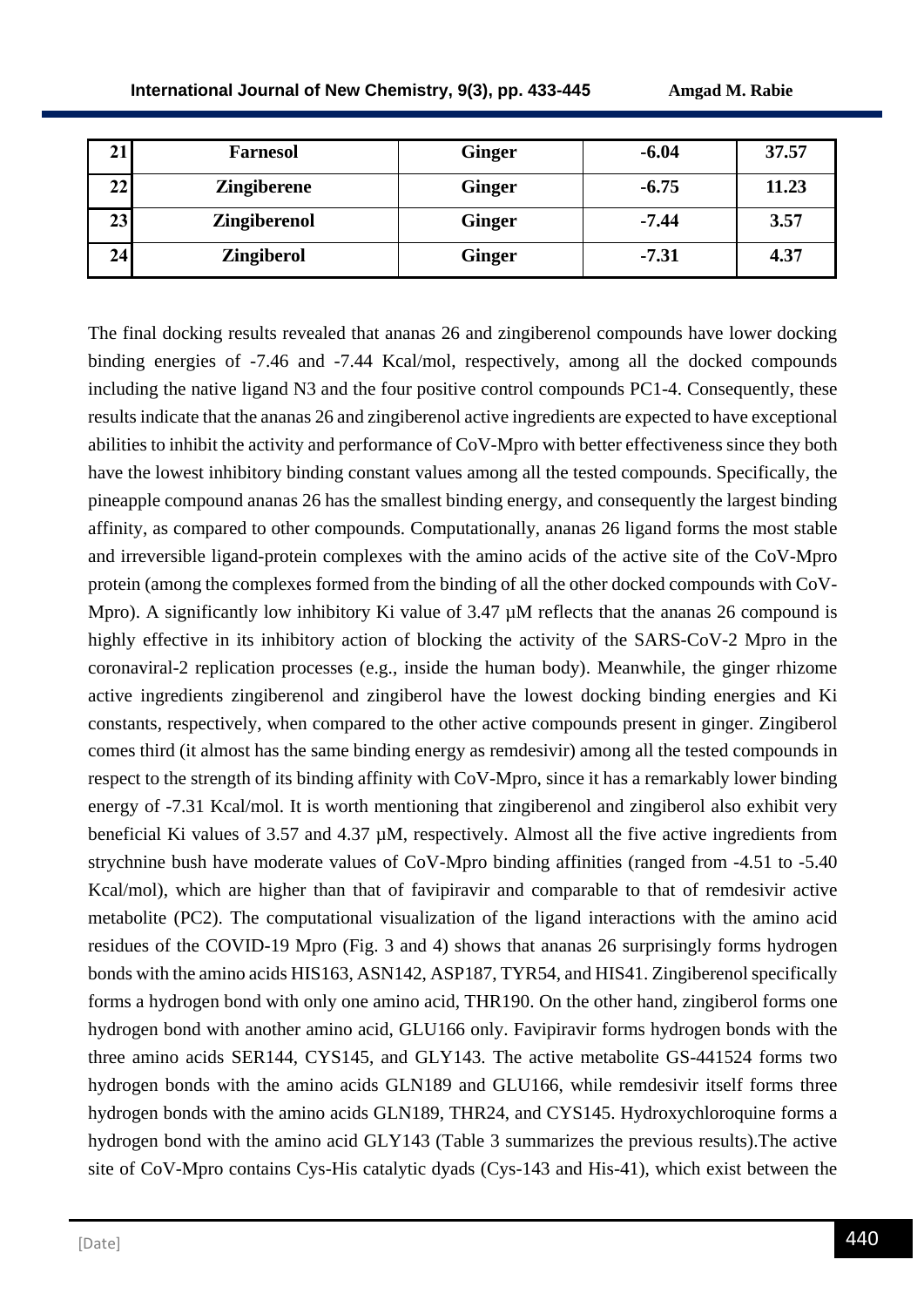domains I and II of protein, playing a pivotal catalytic role in the proteolytic activity [8, 9, 11, 23]. The hydroxyl groups of the ananas 26, zingiberenol, and zingiberol molecules have a very important role in forming hydrogen bonds with the active amino acids of the CoV-Mpro. The formation of hydrogen bonds between the hydroxyl O atom in the aromatic benzene side chain of the compound ananas 26 with the N-H moiety in the amino acid residue HIS41 is considerably capable of blocking the residual catalytic properties, thereby significantly inhibiting the replication process of SARS-CoV-2 (it is expected to be a successful inhibition in practice). The preceding promising computational results can be considered as a reasonable backbone for the rationale of CoV-Mpro by these known potent phytochemical ingredients.



**Figure. 3**. The inhibitory binding interactions of **A**) Ananas 26; **B**) Zingiberenol; **C**) Zingiberol with the active amino acids of the SARS-CoV-2 Mpro (hydrogen bonds are represented in green-dotted lines).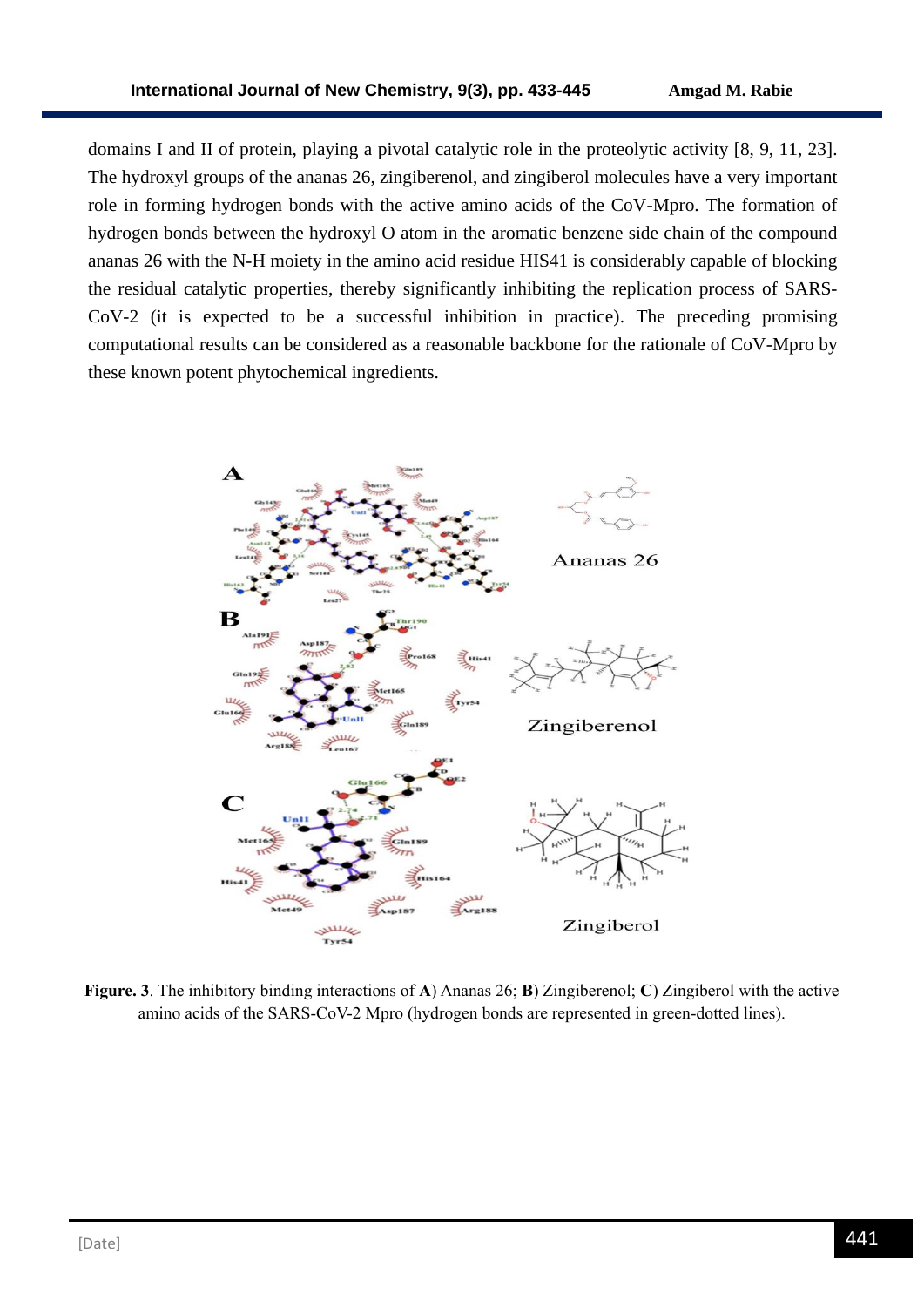

**Figure. 4**. The inhibitory binding interactions of **A**) Favipiravir; **B**) GS-441524; **C**) Remdesivir; **D**) Hydroxychloroquine with the active amino acids of the SARS-CoV-2 Mpro (hydrogen bonds are represented in green-dotted lines).

|  |  |  | Table 3. Summary of all the active amino acid residues interacted with the most potent docked compounds. |  |  |  |
|--|--|--|----------------------------------------------------------------------------------------------------------|--|--|--|
|  |  |  |                                                                                                          |  |  |  |

| <b>Classification</b> | Compound            | <b>Amino Acid Residues</b>     |  |  |
|-----------------------|---------------------|--------------------------------|--|--|
|                       | Favipiravir         | <b>GLY143, CYS145, SER144</b>  |  |  |
|                       | GS-441524           | <b>GLN189, GLU166</b>          |  |  |
|                       | <b>Remdesivir</b>   | <b>GLN189, THR24, CYS145</b>   |  |  |
|                       | Hydroxychloroquine  | <b>GLY143</b>                  |  |  |
|                       | <b>Ananas 26</b>    | HIS163, ASN142, ASP187, TYR54, |  |  |
|                       |                     | <b>HIS41</b>                   |  |  |
|                       | <b>Zingiberenol</b> | <b>THR190</b>                  |  |  |
|                       | <b>Zingiberol</b>   | <b>GLU166</b>                  |  |  |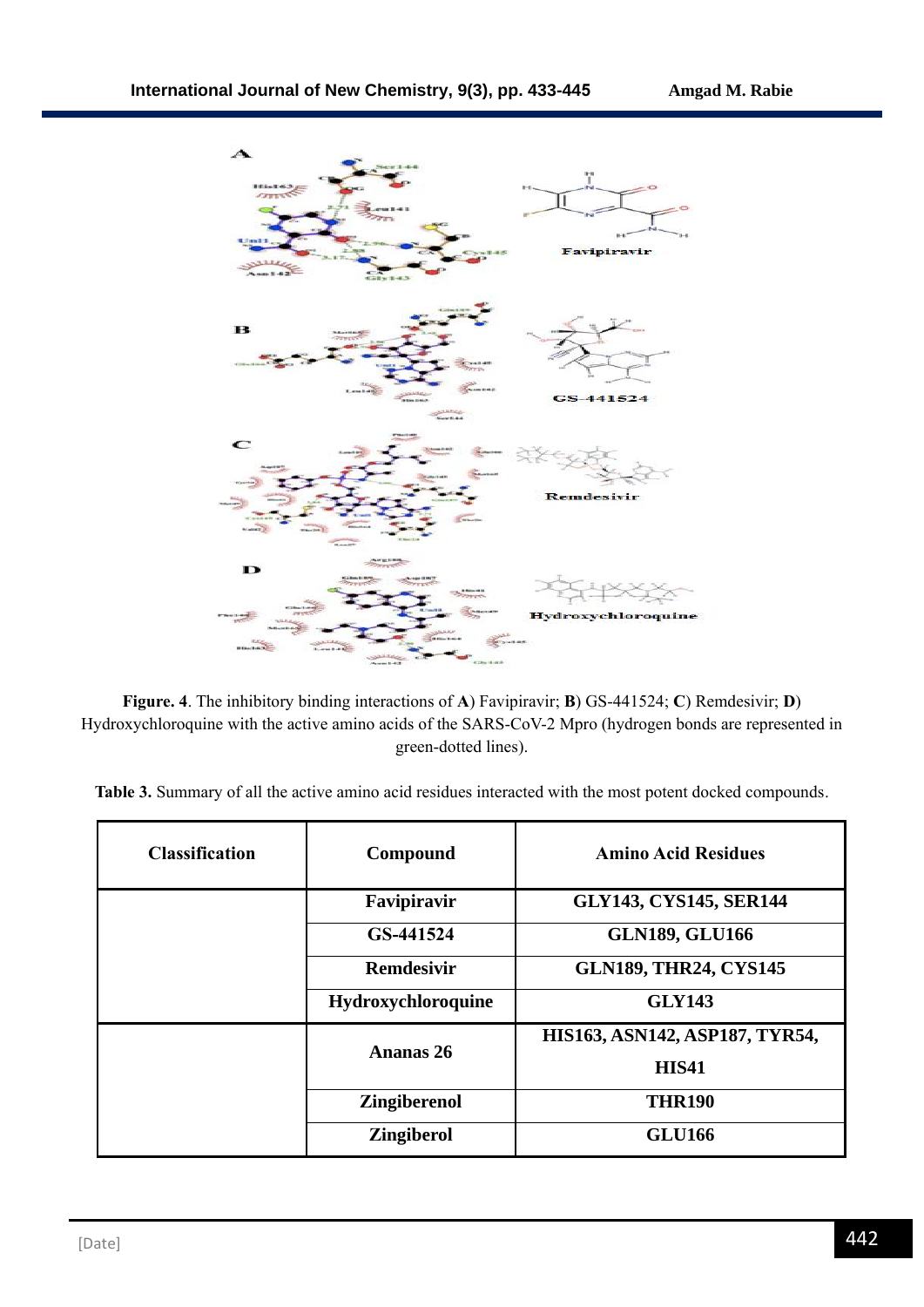Specifically, the ananas 26 compound forms the highest number of hydrogen bonds with the active amino acid residues of the binding pocket of CoV-Mpro (among all the docked/tested compounds). Interestingly, this binding hyperactivity of ananas 26 makes it more stable in the enzymatic binding pocket of CoV-Mpro, and therefore, more effective in inhibiting the Mpro activity and performance than all the other tested and reference compounds. However, the possibility that the ananas 26, zingiberenol, and zingiberol compounds may undergo intracellular metabolism into more/less active forms by human cellular enzymes should be parallelly considered when performing the practical biological evaluation to deeply investigate and study the three compounds. Based on these motivating results, the ananas 26, zingiberenol, zingiberol, favipiravir, and remdesivir molecules are supposed to strongly interact with crucial amino acid residues in the binding pocket of the SARS-CoV-2 Mpro enzyme with varying numbers of hydrogen bonds, i.e., with several degrees of binding strengths (**Table 3**). Thus, the ananas 26, zingiberenol, and zingiberol compounds are expected to significantly and efficiently inhibit the targeted coronaviral-2 replication process. Ananas 26, zingiberenol, and zingiberol are theoretically expected to be very potential drug candidates as COVID-19 inhibitors (i.e., promising effective anticoronaviral agents).

## **Conclusions:**

In the recent decades, phytochemicals played a very important role in fighting and treating many resistant diseases. In light of the computational molecular docking results of twenty compounds extracted from the natural plants of strychnine bush, pineapple, and ginger in this reported research, three drug candidates, one from pineapple (ananas 26) and two from ginger (zingiberenol and zingiberol), were found to be potential inhibitors of the SARS-CoV-2 Mpro, respectively. Specifically, ananas 26 significantly inhibits SARS-CoV-2 Mpro with promising lower inhibitory binding energy of -7.46 Kcal/mol. Moreover, the evolution and development of these three compounds as potent anti-COVID-19 drugs (potent natural SARS-CoV-2 antidotes) can be further achieved through performing the needed *in vitro*/*in vivo* antiviral assays for the experimental biological evaluation against the resistant SARS-COV-2.

## **Declarations:**

## **Funding:**

Not applicable.

## **Conflicts of interest/Competing interests:**

The author hereby declares that he totally has no known competing financial interests or personal relationships that could have appeared to influence the work reported in this new paper.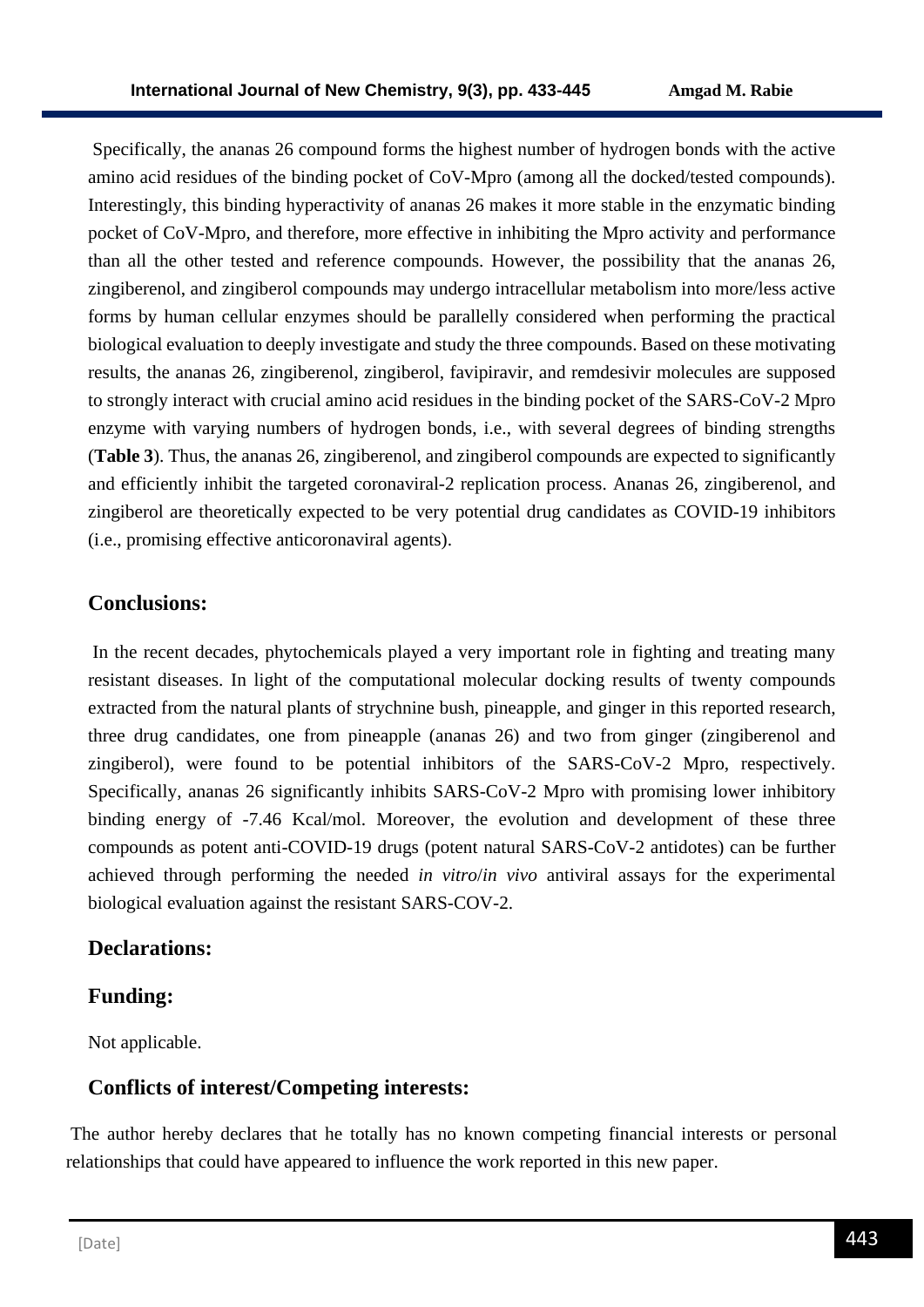## **Availability of data and materials:**

All data generated or analyzed during this research study are included in this published article.

## **Code availability:**

Not applicable.

## **Author's contributions:**

The entire research study and manuscript were designed, performed, and written, respectively, by a single author (Dr. Amgad M. Rabie).

## **Acknowledgments:**

I gratefully thank and deeply acknowledge anyone who gave a hand to make this new discovery and work coming out to light.

## **References**:

- 1. D. S. Hui, E. I. Azhar, T. A. Madani, F. Ntoumi, R. Kock, O. Dar, G. Ippolito, T. D. Mchugh, Z. A. Memish, C. Drosten, A. Zumla and E. Petersen, *Int. J. Infect. Dis.*, **91**, 264–266(2020).
- 2. J.-Y. Li, Z. You, Q. Wang, Z.-J. Zhou, Y. Qiu, R. Luo and X.-Y. Ge, *Microbes Infect.*, **22**, 80– 85(2020).
- 3. C. Wu, Y. Liu, Y. Yang, P. Zhang, W. Zhong, Y. Wang, Q. Wang, Y. Xu, M. Li, X. Li, M. Zheng, L. Chen and H. Li, *Acta Pharm. Sin. B*, **10**, 766–788, (2020).
- 4. S. Jiang, L. Du and Z. Shi, *Emerg. Microbes Infect.*, **9**, 275–277(2020).
- 5. A. M. Rabie, *Mol. Diversity*, In Press. https://doi.org/10.1007/s11030-020-10169-0(2021).
- 6. L.-T. Lin, W.-C. Hsu and C.-C. Lin, *J. Tradit. Complement. Med.*, **4**, 24–35 (2014).
- 7. [J. P. Martinez,](https://pubs.rsc.org/en/results?searchtext=Author%3AJ.%20P.%20Martinez) [F. Sasse,](https://pubs.rsc.org/en/results?searchtext=Author%3AF.%20Sasse) [M. Brönstrup,](https://pubs.rsc.org/en/results?searchtext=Author%3AM.%20Br%C3%B6nstrup) [J. Diez](https://pubs.rsc.org/en/results?searchtext=Author%3AJ.%20Diez) and [A. Meyerhans,](https://pubs.rsc.org/en/results?searchtext=Author%3AA.%20Meyerhans) *Nat. Prod. Rep.*, **32**, 29–48, (2015).
- 8. Z. Jin, X. Du, Y. Xu, Y. Deng, M. Liu, Y. Zhao, B. Zhang, X. Li, L. Zhang, C. Peng, Y. Duan, J. Yu, L. Wang, K. Yang, F. Liu, R. Jiang, X. Yang, T. You, X. Liu, X. Yang, F. Bai, H. Liu, X. Liu, L. W. Guddat, W. Xu, G. Xiao, C. Qin, Z. Shi, H. Jiang, Z. Rao and H. Yang, *Nature*, **582**, 289–293(2020).
- 9. K. Anand, J. Ziebuhr, P. Wadhwani, J. R. Mesters and R. Hilgenfeld, *Science*, **300**, 1763– 1767(2003).